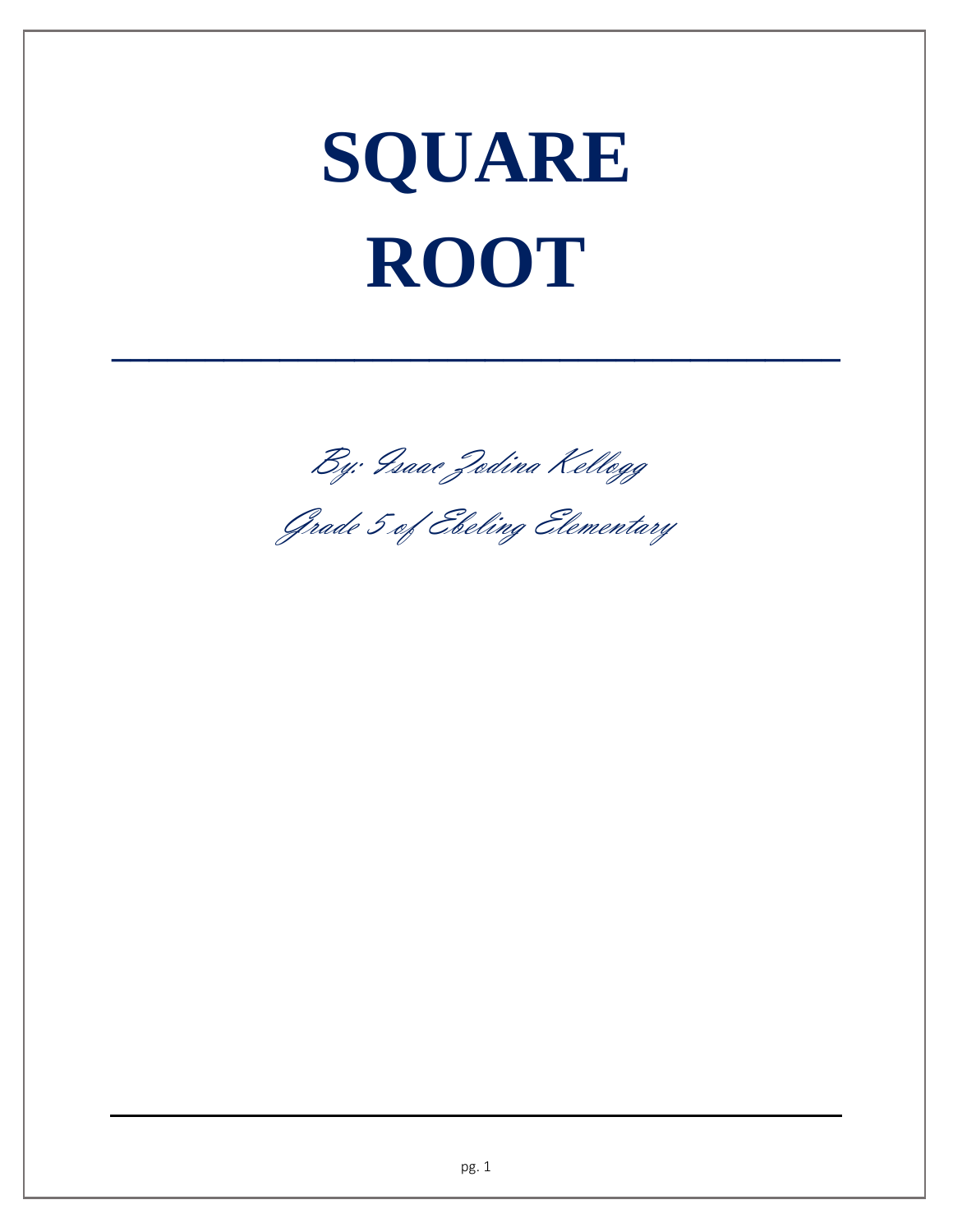# Chapter I War!

Ling-Lowar, a north Korean, wearing a White Sweater and blue jeans with his brown tinted black hair, was living a regular, windy October day in 2078. Kim-Il-Un was the current leader of Korea at that time while Ling's father was a North Korean commander. He fought in the Korea-Japan war from 2065 – 2067. Japan surrendered and public support for NATO fell. North Korea controlled the entirety of South Korea and the southern half of Japan. China took over the other half of the islands.

Ling's father never talked about career or duties as commander. Ling was curious though. There was a room in their apartment with a large sign with bold red text:

### **Len's Office**

### **DO NOT ENTER!**

Ling's father was named Len. Len had the only key to the private home office. He always carried the golden thing with him. Ling had to pull something big off and his mom wouldn't agree with his idea.

He didn't know how to do this task and always thought of it. "Anything wrong?" Ling's mom asked at night. "No, I'm fine," Ling said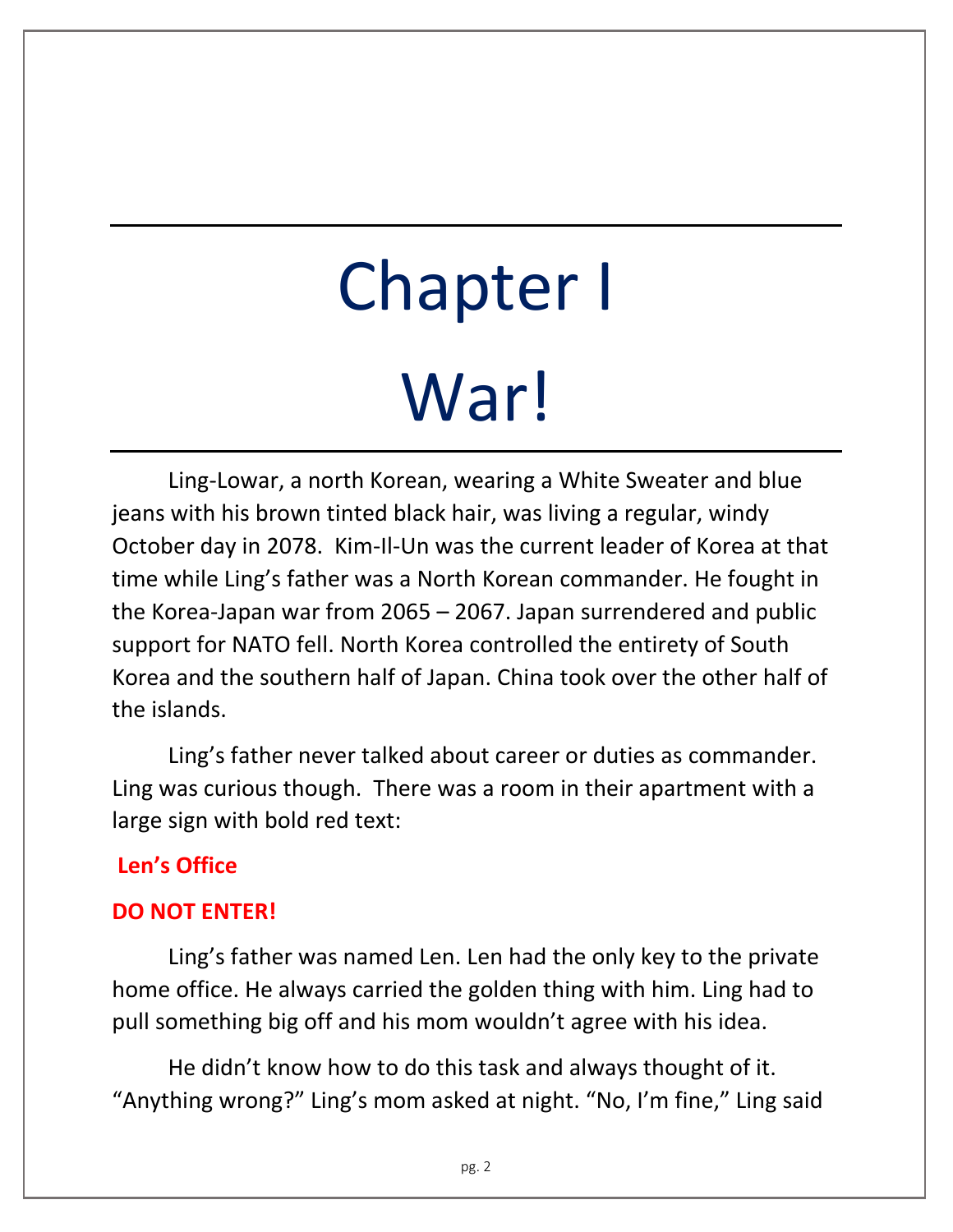nervously. "Got bullied?" Ling's mom asked. Ling hoped she wouldn't know what he was thinking, "Can I just sleep?" he said, and his mom agreed.

It was time for school and Ling wasn't too happy with his day. One of his friends sent him a playdate request and his mom took it to the office. When Ling got to school Lisk, the friend who sent the request, started jumping up and down asking if he would agree. "Mom took it to the office," Ling muttered which made Lisk very angry, "WHY? WHY WHY-" The school bell rang before Lisk could even attempt to finish. Ling walked to his fifth-grade classroom while Lisk walked to the fourthgrade classrooms.

In math Ling was learning about fractions. He saw Jinza using two paper clips to fiddle around with one of the teacher's black drawers. He pulled out a paper and he quickly walked back to his desk in the back of the classroom. Ling raised his hand. "What is the answer to the question?" the teacher asked. Ling answered, "2 1/5! But teacher, Jinza took some-" Jinza threw a paper clip at him. It missed him and soundlessly hit the floor. He continued non-the less, "papers from your drawer- "Jinza threw a paperclip and ran away from the classroom. This time the clip cut Ling. Paper clips! That's how he could open the office door! He got two paper clips for one of his birthdays.

After class Lisk asked the same question again, "will you come?" Ling looked at his dad's van coming into view, "Maybe. I think I could find a way." Lisk like Ling was also a very curious boy, probably even more curious. "How?" he asked. Len was waving his hand to attract Ling, "I'll talk about it tomorrow," he said while walking to the red van.

"How was school?" Len asked. "Decent," Ling said trying to avoid talking about Jinza. "I'll be gone tomorrow," Len said with little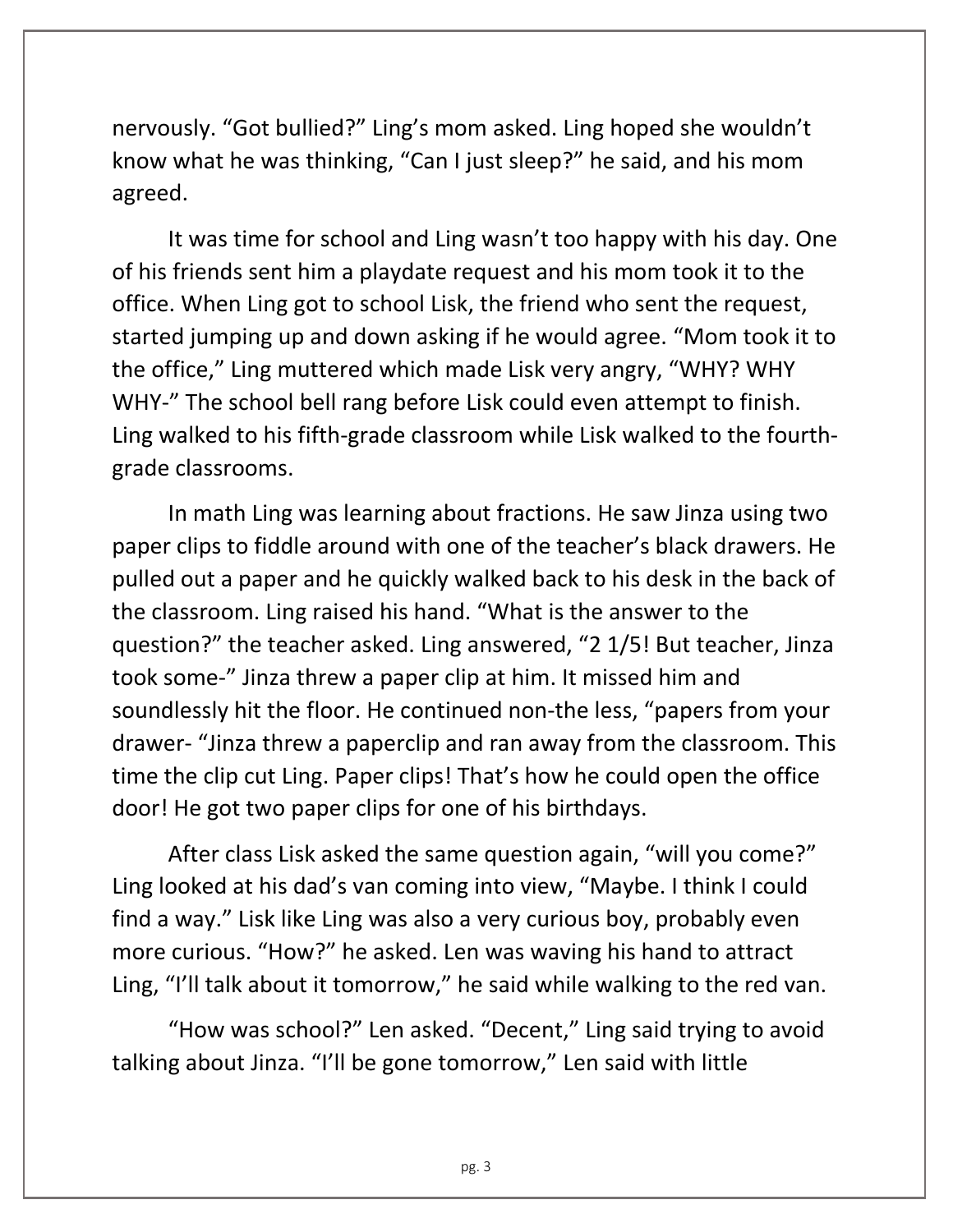enthusiasm, "I'm going to Beijing for a conference." Ling was pleased with this news.

But then, just the next day Len was on the old tattered red couch watching the news. "What happened?" Ling asked, "Why aren't you in Beijing?" Len looked surprised, "Don't you know? America bombed Beijing. We're at war!" Ling wasn't happy. Len spent all his time in his office. Then the very next week Seoul was bombed. Len then left for Pyongyang, giving Ling the one and possibly only chance to go to the office.

That day his mom was cooking dinner. He straightened the paper clips and picked the lock of the pine door. There was nothing. No security cameras, no tripwire, no lasers, just an unsecure office with a lock. The drawers were also locked. The polished pine wood on the drawer felt elegant. This lock was easier to pick then the door.

He unlocked it and found multiple files. He looked at every title, Kim-Il-Un promotes 12 generals, the U.S bombs Beijing, Sheol is bombed, and then Ling found something weird. The title of this new file said, "Classified testing." Ling opened it expecting a nuclear testing which he learned North Korea did a lot when he watched a North Korean insult show when the family was in Paris. Len was always in hatred every time that show appeared. He didn't expect that it wasn't. He read some of the file,

#### "New Plan!

We, The Communist Republic of Korea (The CRK or North Korea), have created a gamma ray producing mechanism. This system is to be used on the moon.

Here are our test plans including our first three sets of targets:

November 16, 2078 – Sending mechanism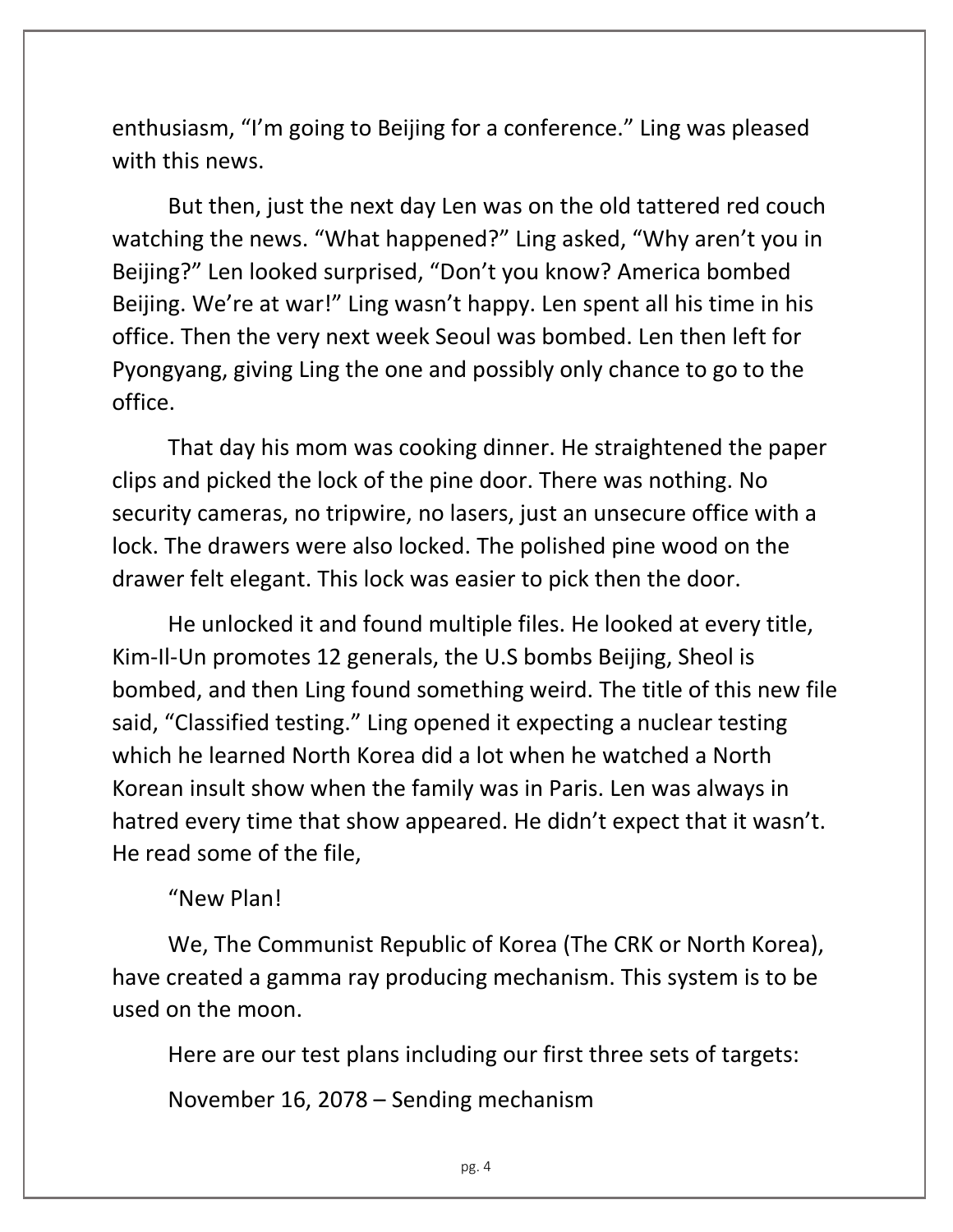November 24, 2078 – London, Paris, and Berlin

December 15, 2078 – Warsaw and Las Vegas

January 12, 2079 – Austin

Extra Note: If anything goes wrong:

The Password to turning off the rocket is Square Root"

Ling stopped reading, he now figured out what Len was hiding, A password and weapon plans. Then He heard footsteps and the creaking wooden stairs. Ling quickly put the files away and locked the drawer. He could hear his mom coming, "Ling! Ling! Where are you?" Ling hoped he wouldn't be noticed then the door started opening. Ling saw that there was a plastic white painted closet door to his left. He crawled over to the door and slowly opened it. Then he saw the walls full of guns, ammo, melee weapons including bats and hammers, and four hazmat suits. He still hid there despite the weapons.

He could hear his mom looking around. She opened the drawers noticing the file Ling looked at which he put in the wrong drawer. "Ling! Did you do this?" she screamed. She started to leave the room and then turned back. Ling thought she could smell his breath, so he held it. Then Ling's mom took a few steps closer to the closet. Ling moved and the floor beneath him creaked. He would soon be caught! He waited and then, "Hey I'm home!" Len yelled just arriving from Pyongyang.

Ling's mom then walked back down. Ling emerged from the crowded closet and placed the file calmly in the correct place though part of him just wanted to run. He then left the office and locked the door then trekked over to his room. There he fixed the paper clips, so suspicion wouldn't arise if Len saw what happened to them. Ling didn't like making up dumb stories of why very peculiar things happen to be.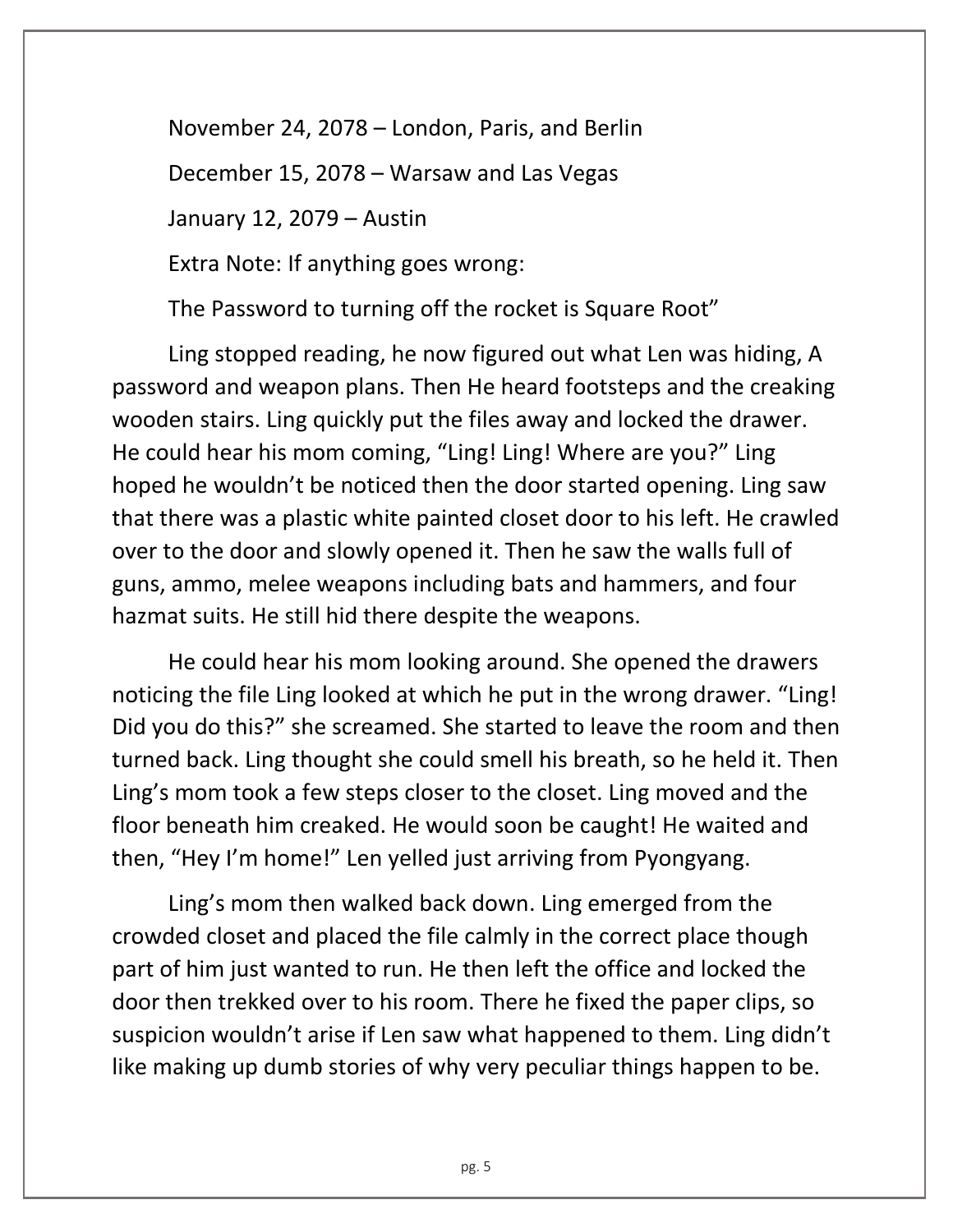But now Ling had what he desired. He just had one little problem. Some nagging feeling in him thought that weapons on the beautiful moon was just wrong. He didn't know what to think. Should he follow his country's desires, or should he understand that his country was the enemy. He couldn't choose.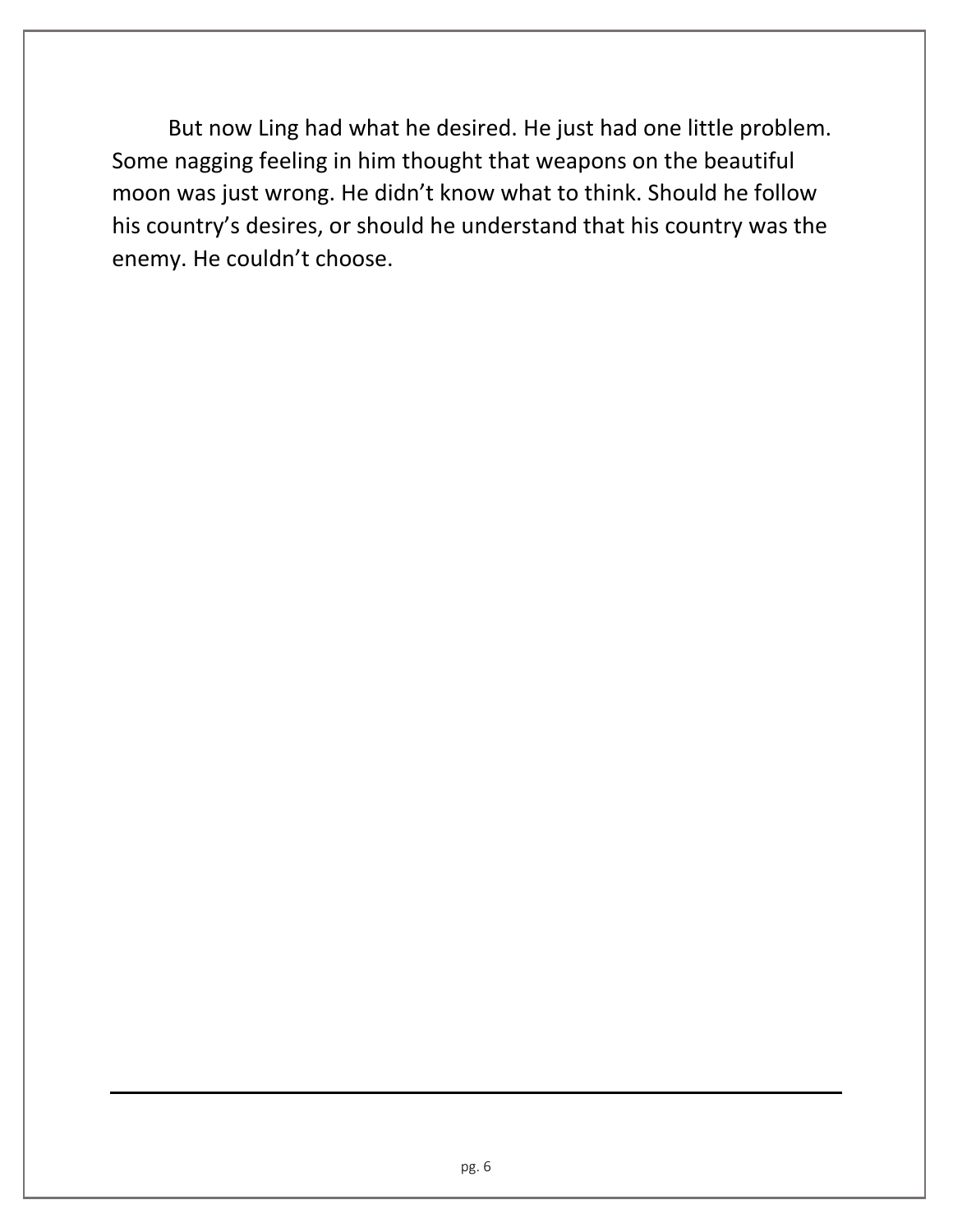### Chapter II News

November was just around the corner and New York was busier than ever. Tourist stormed through the booming city and drivers hoped they wouldn't cross a traffic jam throughout the whole fearful day. One intersection near the Empire State Building was blocked off as rioters yelled in displeasure, "Don't bomb Pyongyang!" They said it repeatedly, you could have heard it 3 blocks away!

"All right Commander, send them in," Lieutenant Marnee said slowly setting the white Narttech 7 phone on the birch desk. Narttech is a company creating phones greater than Apple or Samsung. Their first phone was made in 2047. Just a minute later Marnee got a call, "Yes, what is it? 14 dead! Arrest them all!"

"Today protesters have killed 14 policemen and 102 protesters have been arrested. The United States will now withdraw all plans for bombing Pyongyang-" Lieutenant Marnee turned off the news report in his house. He stood up from his red leather couch and walked into his kitchen. He started to walk towards the fridge then the bell rang. Marnee walked over to his wooden front door painted with elegant whites and blues in the form a large blue star covering most of the door. The SSMC (Special secretive mailing company) had piled 15 envelopes on the area where a tattered blue Welcome rug used to sit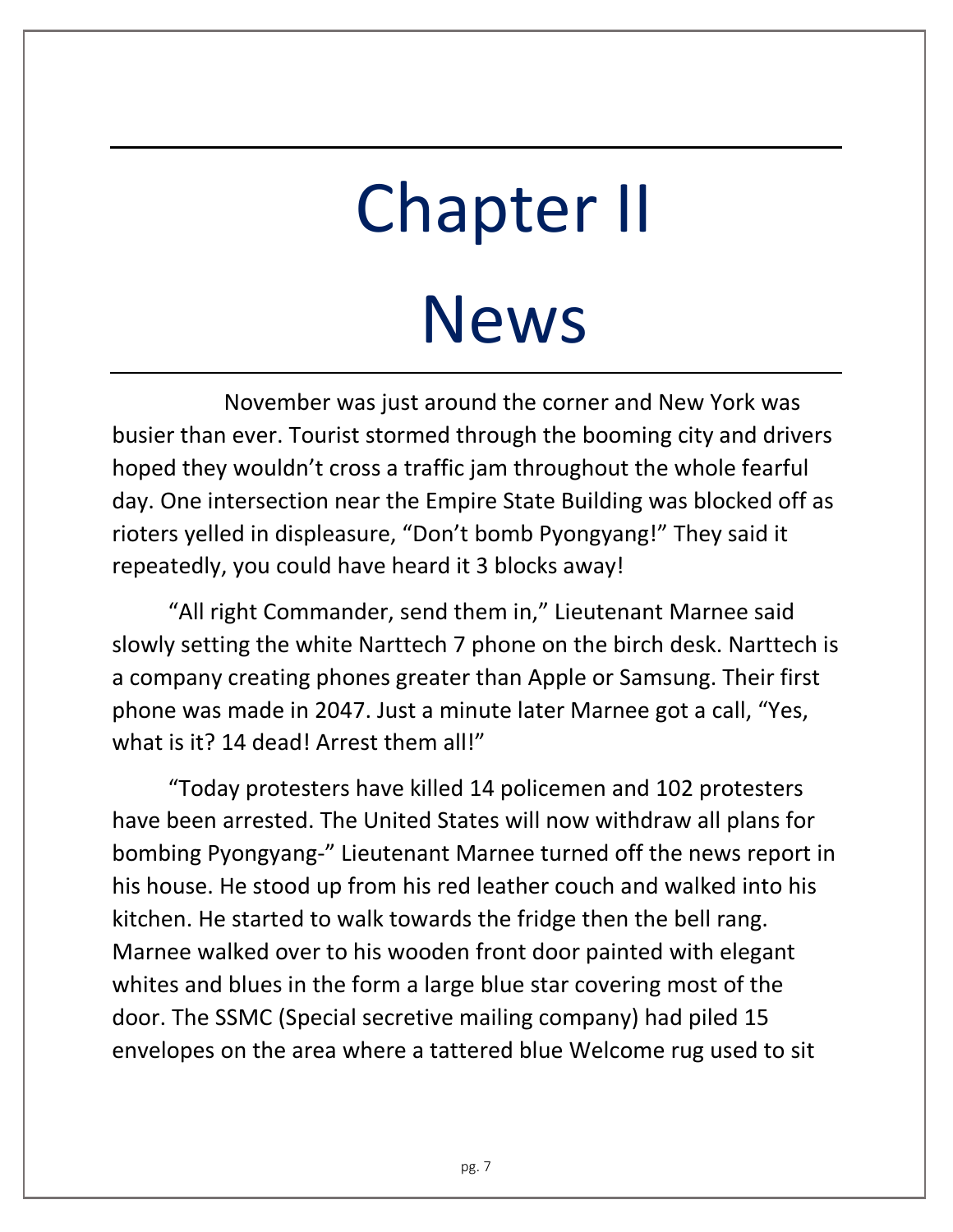on the concrete front doorstep. Marnee had removed the Welcome rug from the front because of all the neighbors who complained about it.

Marnee was covered in taxes and FBI reports by two days. Unfortunately for Marnee, he didn't know how to swim out of this mess.

He spent so much time on the taxes, reports, and now emails that he only had two meals, dinner and lunch. Breakfast was just bacon which Marnee forgot about. The steaming hot bacon came to him occasionally, "Tomorrow," he said, "Tomorrow is bacon day."

Ling was still in his routine, but dad was out of the picture. He focused on the document Ling saw. Then an idea came. Weapons. No, that's the wrong thing. Something bothered him more than suits and rifles in the office's closet. The thing that would be placed on the moon, the death of London, Paris, and every other city in the world would have to surrender or die.

Ling needed to fix this. He had one plan and one chance. Len was still angry at the world for what it did. "May I come in?" Ling asked. No sound came from Len. Louder is the key to this, Ling thought. He went to an almost screaming voice, "LEN! IT IS LING! MAY I-" That's when Len opened the door and simply semi whispered, "Do you see how hard it is?"

The talk was long, more like looooooooooooooooooong. Len screamed the whole time and I was glad my mom had to see Aunt Kavia. I asked about the drawer. Len simply said, "Classified," then he locked the door. Ling needed to go back. It was a gut feeling, stopping the machine or whatever it is was the only way now.

It was time for a plan. Recess for Ling was terrible, he never scored a goal in football and kids bullied him for that. If Ling said Len